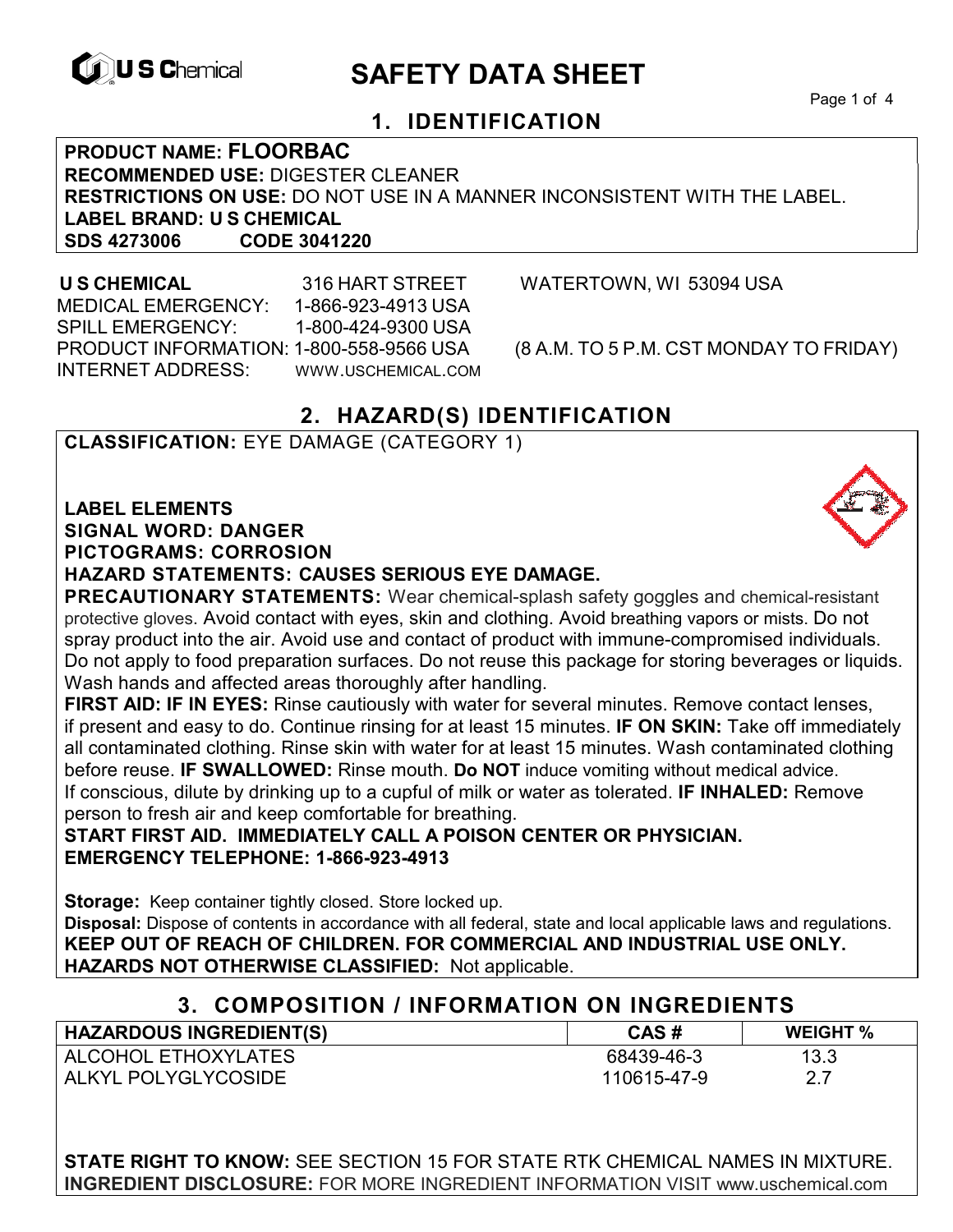## **4. FIRST-AID MEASURES** Page 2 of 4

**IF IN EYES:** RINSE CAUTIOUSLY WITH WATER FOR SEVERAL MINUTES. REMOVE CONTACT LENSES, IF PRESENT AND EASY TO DO. CONTINUE RINSING FOR AT LEAST 15 MINUTES. **IF ON SKIN:** TAKE OFF IMMEDIATELY ALL CONTAMINATED CLOTHING. RINSE SKIN WITH WATER FOR AT LEAST 15 MINUTES. WASH CONTAMINATED CLOTHING BEFORE REUSE. **IF SWALLOWED:** RINSE MOUTH. **DO NOT** INDUCE VOMITING WITHOUT MEDICAL ADVICE. IF CONSCIOUS, DILUTE BY DRINKING UP TO A CUPFUL OF MILK OR WATER AS TOLERATED. **IF INHALED:** REMOVE PERSON TO FRESH AIR AND KEEP COMFORTABLE FOR BREATHING. **START FIRST AID. IMMEDIATELY CALL A POISON CENTER OR PHYSICIAN. EMERGENCY TELEPHONE: 1-866-923-4913**

**MOST IMPORTANT SYMPTOMS / EFFECTS:** CAUSES SERIOUS EYE DAMAGE. MAY CAUSE BLINDNESS WITHOUT IMMEDIATE FIRST AID. HARMFUL IF SWALLOWED. BACTERIAL INFECTION MAY OCCUR THROUGH OPEN WOUNDS OR BROKEN SKIN. **MEDICAL CONDITIONS AGGRAVATED:** NONE KNOWN. **NOTE TO PHYSICIAN:** CALL 1-866-923-4913 FOR EXPOSURE MANAGEMENT ASSISTANCE.

## **5. FIRE-FIGHTING MEASURES**

**CHEMICAL HAZARDS:** CAUSES SERIOUS EYE DAMAGE. NON-FLAMMABLE. **COMBUSTION PRODUCT HAZARDS:** OXIDES OF CARBON AND OTHER FUMES. **METHODS:** SELECT EXTINGUISHER AND METHODS BASED ON FIRE SIZE AND TYPE. **EQUIPMENT:** WEAR SCBA AND FULL PROTECTIVE GEAR AS CONDITIONS WARRANT. **NFPA RATING:** HEALTH-3/FLAMMABILITY-0/ INSTABILITY-0/SPECIAL HAZARD-N.AP. **SUITABLE EXTINGUISHERS:** WATER, DRY CHEMICAL, CO2 OR FOAM SUITABLE FOR FIRE. **UNSUITABLE EXTINGUISHERS:** NO RESTRICTIONS BASED ON CHEMICAL HAZARDS.

## **6. ACCIDENTAL RELEASE MEASURES**

**PERSONAL PRECAUTIONS:** EVACUATE UNPROTECTED PERSONNEL FROM AREA. WEAR PERSONAL PROTECTION. SEE SECTION 8. RUBBER BOOTS RECOMMENDED. VENTILATE AREA IF NEEDED. BE CAREFUL NOT TO SLIP. WASH THOROUGHLY AFTER CLEAN-UP. **ENVIRONMENTAL PRECAUTIONS:** PREVENT SPILL FROM ENTERING DRAIN, STORM SEWER OR SURFACE WATERWAY. PREVENT WATER AND SOIL CONTAMINATION. **CLEAN-UP METHODS:** SMALL SPILLS MAY BE WIPED UP AND RINSED WITH WATER. FOR LARGER SPILLS, DIKE TO CONTAIN. PUMP TO LABELED CONTAINER OR ABSORB SPILLAGE AND SCOOP UP WITH INERT ABSORBENT MATERIAL. AFTER SPILL COLLECTION, RINSE AREA WITH WATER AND FOLLOW WITH NORMAL CLEAN-UP PROCEDURES.

## **7. HANDLING AND STORAGE**

**HANDLING:** FOLLOW ALL LABEL DIRECTIONS. INSTRUCT PERSONNEL ABOUT PROPER USE, HAZARDS, PRECAUTIONS, AND FIRST AID MEASURES. AVOID CONTACT WITH EYES, SKIN AND CLOTHING. DO NOT TASTE OR SWALLOW. REMOVE AND WASH CONTAMINATED CLOTHING AND FOOTWEAR BEFORE REUSE. PRODUCT RESIDUE MAY REMAIN IN EMPTY CONTAINERS. HANDLE CAREFULLY TO AVOID DAMAGING CONTAINER. **STORAGE:** KEEP CONTAINER TIGHTLY CLOSED. STORE LOCKED UP. STORE AT AMBIENT TEMPERATURES IN A DRY AREA OUT OF DIRECT SUNLIGHT. PROTECT FROM FREEZING. ROTATE STOCK REGULARLY. KEEP AWAY FROM FOOD AND DRINK. KEEP OUT OF REACH OF CHILDREN.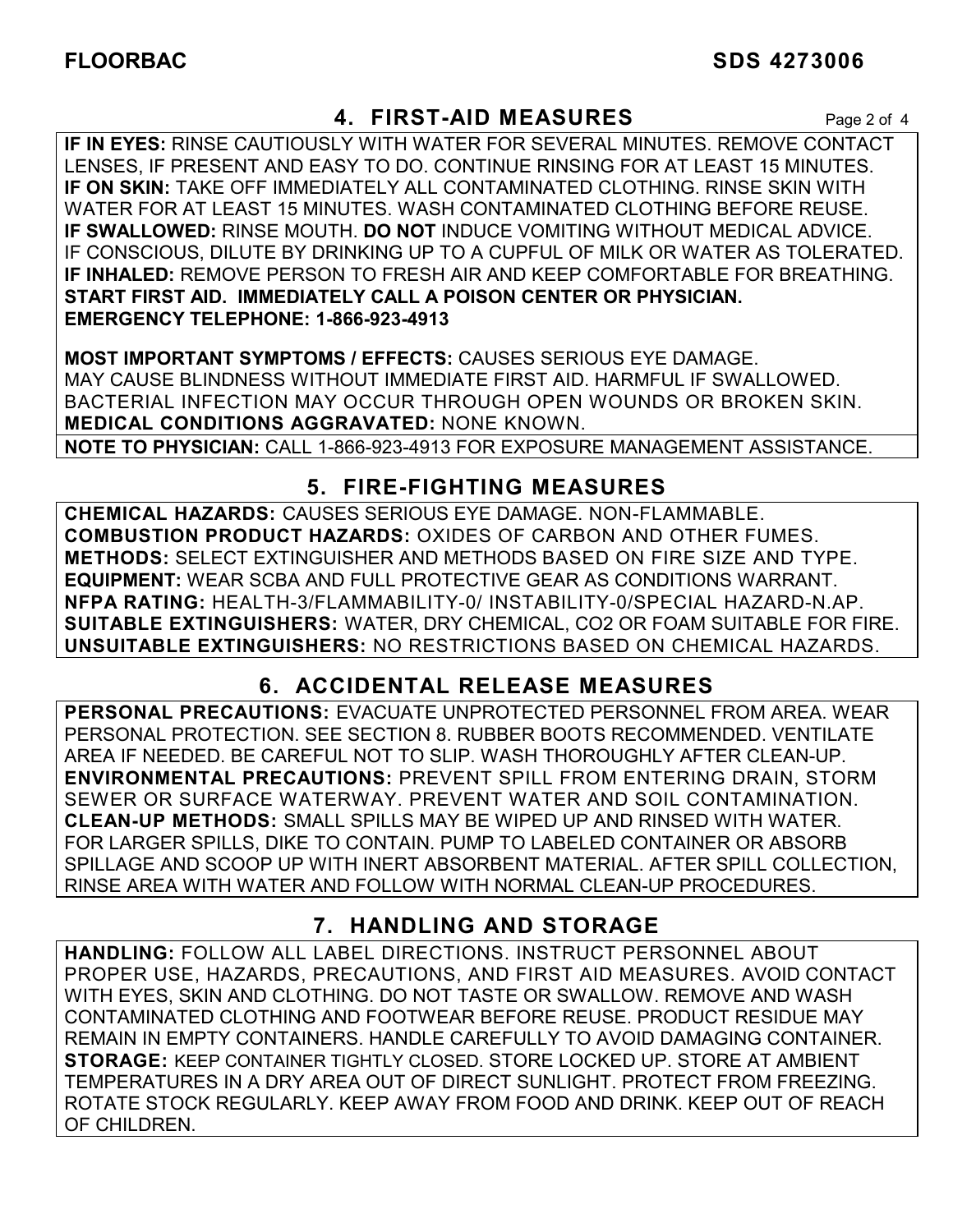#### **FLOORBAC SDS 4273006**

### **8. EXPOSURE CONTROLS / PERSONAL PROTECTION** Page 3 of 4

**EXPOSURE LIMITS:** ALCOHOL ETHOXYLATES = NONE ALKYL POLYGLYCOSIDE = NONE **ENGINEERING CONTROLS:** GENERAL ROOM VENTILATION IS TYPICALLY ADEQUATE.

#### **PERSONAL PROTECTION**

**EYES:** CHEMICAL-SPLASH SAFETY GOGGLES. **HANDS:** CHEMICAL-RESISTANT PROTECTIVE GLOVES (NITRILE, NEOPRENE OR RUBBER). **RESPIRATORY:** PROTECTIVE EQUIPMENT NOT REQUIRED WITH NORMAL USE. **FEET:** RUBBER BOOTS RECOMMENDED DURING SPILL CLEAN-UP. **BODY:** PROTECTIVE EQUIPMENT NOT REQUIRED WITH NORMAL USE. **HYGIENE MEASURES:** HANDLE IN ACCORDANCE WITH GOOD INDUSTRIAL HYGIENE AND SAFETY PRACTICE. TAKE OFF IMMEDIATELY CONTAMINATED CLOTHING AND WASH IT BEFORE REUSE. WASH HANDS AND AFFECTED AREAS THOROUGHLY AFTER HANDLING. PROVIDE SUITABLE FACILITIES FOR QUICK DRENCHING OR FLUSHING OF THE EYES IN CASE OF CONTACT OR SPLASH HAZARD.

## **9. PHYSICAL AND CHEMICAL PROPERTIES**

**APPEARANCE:** BLUE LIQUID **ODOR:** CITRUS **pH CONCENTRATE:** 7.0 **pH READY-TO-USE:** N.AP. **pH @ USE DILUTION:** N.AV. **PHYSICAL STATE:** LIQUID **RELATIVE DENSITY (WATER):** 1.005 **SOLUBILITY (WATER):** COMPLETE **VAPOR PRESSURE:** N.AV. **VAPOR DENSITY:** N. AV. **VISCOSITY:** SLIGHTLY VISCOUS

**AUTO-IGNITION TEMPERATURE:** N.AV. **DECOMPOSITION TEMPERATURE:** N.AV. **EXPLOSIVE LIMITS (LEL/UEL):** NONE **EVAPORATION RATE:** N.AV. **FLAMMABILITY (SOLID, GAS):** N.AP. **FLASH POINT:** NONE **INITIAL BOILING POINT/RANGE:** N.AV. **MELTING POINT/FREEZING POINT:** N.AV. **ODOR THRESHOLD:** N.AV. **PARTITION COEFF. (N-OCTANOL/WATER):** N.AV **OTHER:** N.AV.

## **10. STABILITY AND REACTIVITY**

**REACTIVITY:** NO HAZARD.

**CHEMICAL STABILITY:** STABLE.

**POSSIBILITY OF HAZARDOUS REACTIONS:** NONE KNOWN. WILL NOT POLYMERIZE. **CONDITIONS TO AVOID:** TEMPERATURES BELOW 35°F (1.6°C) OR ABOVE 120°F (49°C). **MATERIALS TO AVOID:** DIRECT MIXING WITH OTHER CHEMICALS. MIX ONLY WITH WATER. **HAZARDOUS DECOMPOSITION PRODUCTS:** NONE UNDER NORMAL CONDITIONS.

## **11. TOXICOLOGICAL INFORMATION**

**ROUTES OF EXPOSURE:** EYES, SKIN, INGESTION, INHALATION. **INFORMATION ON ROUTES OF EXPOSURE:** NO LC50/LD50 TEST DATA ON MIXTURE. **ACUTE EFFECTS /SYMPTOMS**

 **EYES:** CAUSES SERIOUS EYE DAMAGE. MAY CAUSE PAIN, REDNESS AND WATERING.  **SKIN:** MAY BE MILDLY IRRITATING TO SENSITIVE SKIN. BACTERIAL INFECTION MAY OCCUR THROUGH OPEN WOUNDS OR BROKEN SKIN.

 **INGESTION:** CAUSES IRRITATION OR BURNS TO MOUTH, THROAT AND STOMACH. **INHALATION:** CAUSES IRRITATION OR BURNS TO NOSE, THROAT + RESPIRATORY SYSTEM. **CHRONIC / OTHER EFFECTS:** NO REPORTABLE GERM CELL MUTAGENS, SKIN SENSITIZERS, RESPIRATORY SENSITIZERS, REPRODUCTIVE TOXINS OR ASPIRATION HAZARDS. **SPECIFIC TARGET ORGANS (SINGLE/REPEATED):** NONE KNOWN.

**NUMERICAL MEASURES OF TOXICITY:** ATEmix (ORAL-RAT) = ABOVE 2000 MG / KG **CARCINOGENS:** NO REPORTABLE ACGIH, IARC, NTP, OR OSHA CARCINOGENS.